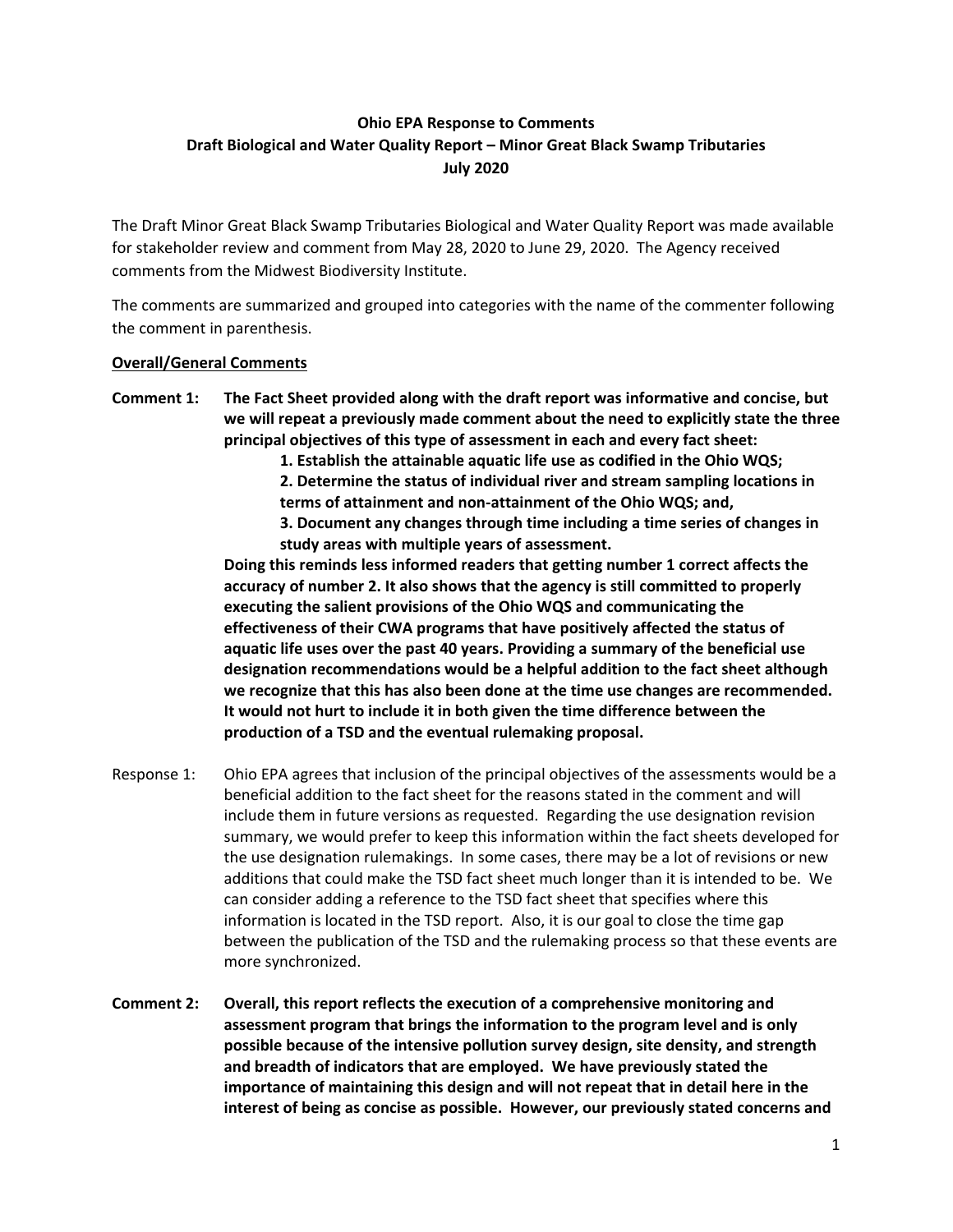**comments remain. One question this raises is would the degree of improvement revealed by the 2105-16 assessment have been revealed by the reduced sampling site density being proposed under the new Two-Pronged approach? We have serious doubts that it would and encourage the agency to more thoroughly analyze these risks than has apparently been done to date. The new Two-Pronged approach will result in a reduction of sampling site density in future surveys which if applied in 2015-16 would have resulted in a much less informative assessment. The 2015-16 survey will hopefully result in some very specific restoration actions in certain impaired streams and reaches, but which would have likely gone undetected under a less dense survey design. Most restoration projects now require site-specific data as a basis for finding support. Given the relative cost of restoration (expensive) to monitoring (relatively cheap), it is prudent to continue to have monitoring data serve as the basis for restoration project funding and prioritization. We are concerned that the reduction in sampling will result in assessments that are too coarse to meet site-specific demands.**

- Response 2: The sample size needed to detect a specified level of change can be estimated based on the mean and variability observed from prior survey scores. For 36 project areas previous visited, bootstrap sampling shows that in most cases, resampling 60 sites (randomly chosen) would detect a difference of +/-2 IBI points with 95% confidence.
- **Comment 3: The report does a good job summarizing the conditions and causes and sources of impairment in the study area. The improvements were surprising given the historically modified channel conditions and the widespread impairment in this portion of the HELP ecoregion. The HELP ecoregion biocriteria were originally developed as a "best attainable" threshold (based on 1980s era data) because "least-impacted" reference sites simply did not exist in this ecoregion. As a result the biocriteria for the IBI and MIwb were set at the 90th percentile of all sites given the widespread extent of nonpoint source and habitat associated impacts and impairments in the HELP ecoregion. It appears that the reduction of sedimentation from improved agricultural practices has contributed in part at least to the observed improvement in biological condition. IBI scores at several sites met the equivalent ECBP biocriterion which is well above the relative lower quality reflected by the HELP biocriterion. This result shows that it is time to re-derive the biocriteria for small streams in the HELP ecoregion. While raising the biocriterion would result in some sites falling out of attainment using the current HELP IBI biocriterion (i.e., 32 vs. 40), but it would be consistent with the definition and intent of existing use as defined at 40CFR Part 131.3[e]. It could also put the widespread nutrient enrichment issues in the Maumee basin into better perspective, especially if making nutrient reductions would result in better biological conditions. As it stands what appear to be out-of-date biocriteria make near-field aquatic life use attainment an "easier" task and further solidifying the prevailing view that nutrients in this basin are predominantly a far-field issue.**
- Response 3: Ohio EPA agrees that recalibration of the biocriteria should be explored based on the results from this and other recent surveys.
- **Comment 4: An equally important rationale for re-deriving the biocriteria is that it would elevate the need to incorporate floodplain, riparian, and stream habitat degradation as part of a better integrated strategy for reducing the near-field effects of nutrient runoff while**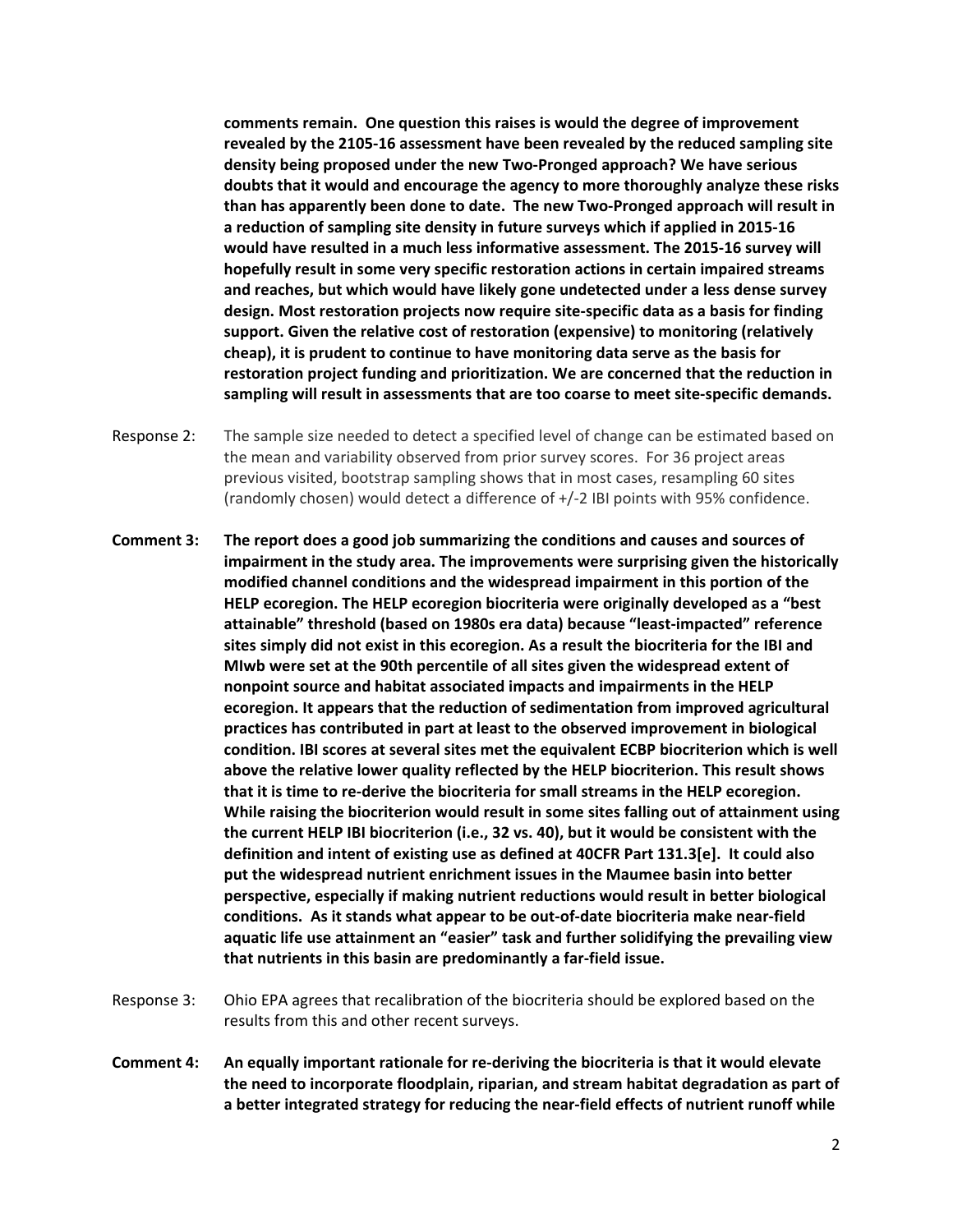**also addressing reduced nutrient exports to Lake Erie and lacustuaries. Many of the sites including those that attained the current HELP biocriteria had elevated nutrients. This could better align the goals of reducing exports to Lake Erie while improving nearfield habitat and biological conditions and also addressing drinking water quality and reducing bacteria levels that remain widespread in the basin.**

Response 4: Ohio EPA does not disagree that changing the biocriteria could result in changes in use designations.

### **Comment 5: Page 1 – Paragraph 3: General comment – we agree that improvement trends in the fish are more consistent and straightforward than for the macroinvertebrates. Still, the fact that 90% of sites met the macroinvertebrate biocriteria for the currently designated or recommended ALU is impressive given the historically modified landscape and especially when compared to initial biological monitoring results from the 1980s.**

Response 5: Ohio EPA agrees that it is impressive that over 90 percent of macroinvertebrate samples met applicable biocriteria, and like the fish, trends were mostly positive. However, we didn't want to overshadow the impairments that were still present in the study area. Ohio EPA has updated the text in this paragraph to suggest that trends were also mostly positive.

## **Comment 6: Page 8 – Attainment Table 2: A number of sites sampled in 2015 were re-sampled in 2016 and the later results are presented in brackets. It appears that the attainment status is also based on 2016 sampling, but that is not clear in the attainment table. We suggest bracketing the attainment status if it is based on bracketed 2016 results.**

Response 6: The attainment status for the locations re-sampled in 2016 were based on biological collection results from that year. As suggested, Table 2 has been modified to reflect the attainment status based on the 2016 sampling data.

### **Comment 7: Page 8 – Attainment Table 2:**

**Nine (9) sampling sites from seven (7) streams are recommended for the MWH use. Historically, qualitative macroinvertebrates from MWH streams evaluated as "Fair" were further assessed as High Fair (HF) and therefore meeting the modified use, or Low Fair (LF\*) and not meeting modified use criteria. This protocol is not consistently followed in Table 2 at six (6) of nine (9) sites. To correct the macroinvertebrate listings, the following changes are recommended:**

- **a. North Creek RM 1.6: Change F to HF**
- **b. North Creek RM 0.3: Change F\* to LF\***
- **c. South Creek RM 3.7: Change [F] to [HF]**
- **d. Trib. to Platter Creek: Change F to HF**
- **e. Dry Creek: Change F to F\***
- **f. West Branch Tontogany Creek RM 3.42: Change F to HF**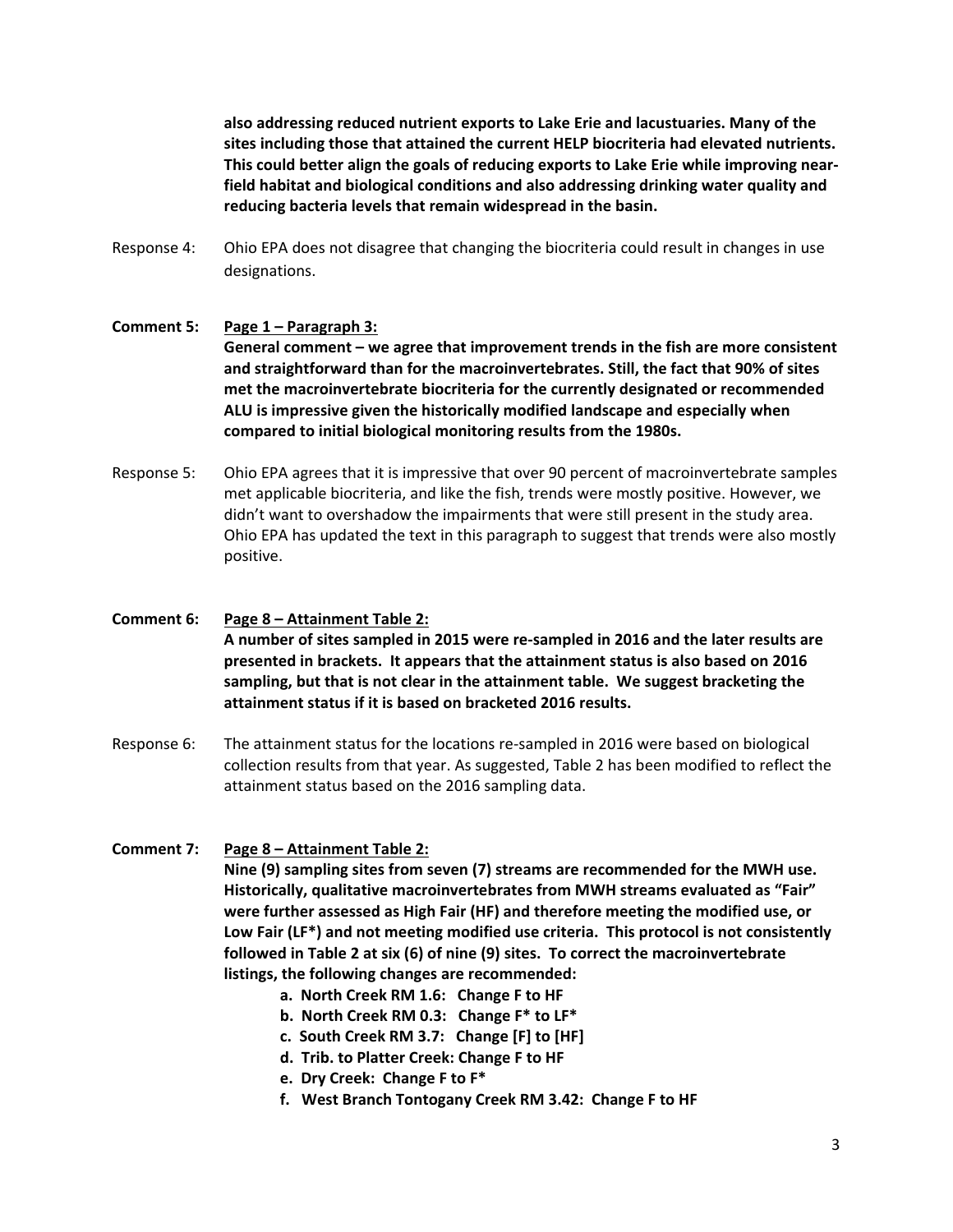### **g. Liberty Hi Road Ditch: Change [F] to [HF]**

**h. Haskins Road Ditch: Change F to HF**

**These changes should also extend to Table 29 (p. 157) in the Macroinvertebrate Section.**

Response 7: Both tables have been updated to reflect the different fair categories for stream segments with existing or recommended MWH uses.

**Comment 8: Unlike the MWH protocols, Brinkman Ditch RM 2.35 is designated WWH so the "LF\*" macroinvertebrate evaluation should be changed to "F\*".**

Response 8: The appropriate tables have been updated to reflect this.

**Comment 9: General Comment; Table 27 p. 144: This is an excellent method of presenting historical sampling results for an entire survey in one place. When applicable, the format should be adopted in future basin reports and could be adapted to display other biological, chemical or physical habitat trends.**

- Response 9: Ohio EPA appreciates the feedback on this. We will consider incorporating similar style tables in future reports.
- **Comment 10: Page 154/Mayfly photo: Collections of the sensitive mayfly** *Acerpenna pygmaea* **are justifiably highlighted in the photo as an indicator of higher stream quality in the 2015-16 study area. A. pygmaea and A. macdunni (also a sensitive species) were found at 69 sites from 58 streams in 2015-16. If it wasn't already considered, it might be illustrative to display the occurrence of the nymphs compared to historical collections in the 1990s; however, taxonomic keys to distinguish the genus Acerpenna may well not have been available during the 1980s. EPT taxa richness, sensitive taxa richness, or some other signature taxon might be substituted for the analysis.**
- Response 10: Acerpenna spp. ( A. pygmaea or A. macdunoughi), was the most commonly sampled moderately intolerant mayfly collected during this 2015-16 survey. In this survey Acerpenna spp. mayflies were collected in 78% of all samples, a substantial increase from only being collected 21% of all samples during the 1996-97 survey. Also, overall EPT and sensitive taxa totals have increased with improvements over time. The survey work in the 1980's documented an average of 4-5 EPT taxa and 0-1 sensitive taxa per site. The 1996-7 survey average totals were 8-9 EPT and 4 sensitive taxa collected per site. The 2015-16 survey (which included many more small tributaries) average still increased slightly to 9-10 EPT and 4-5 sensitive taxa collected per site.
- **Comment 11: Page 174 – Last Paragraph: There are two instances of disabled cross reference links (Error! Reference source not found) in the paragraph. Two other links are disabled on pages 100 and 134.**